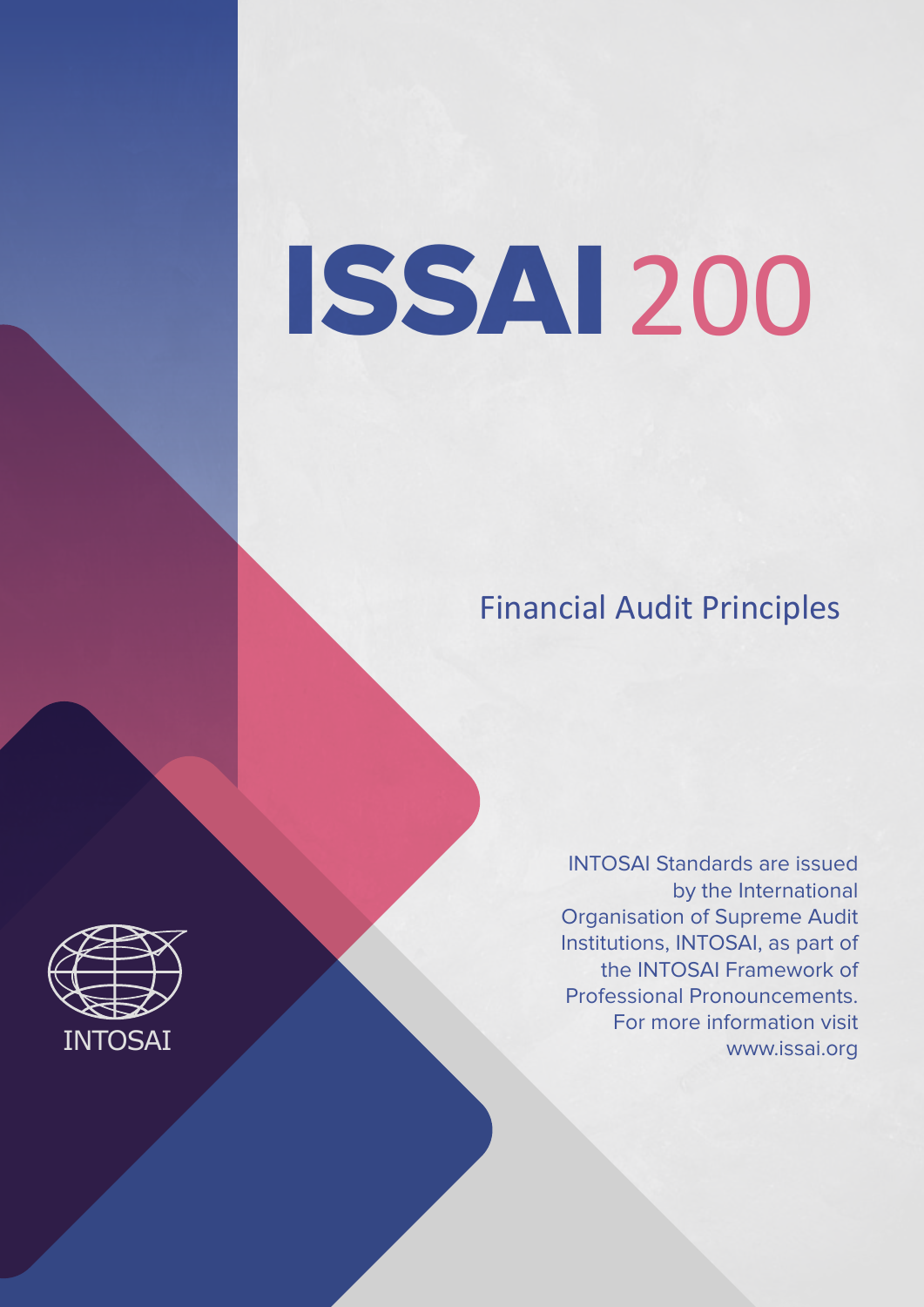

#### INTOSAI, 2020

1) Endorsed as General standards in Government Auditing and standards with ethical significance in 2001

2) Content reformulated and endorsed as Fundamental Principles of Financial Auditing in 2013

3) Content reformulated and approved as Financial Audit Principles in 2020

ISSAI 200 is available in all INTOSAI official languages: Arabic, English, French, German and Spanish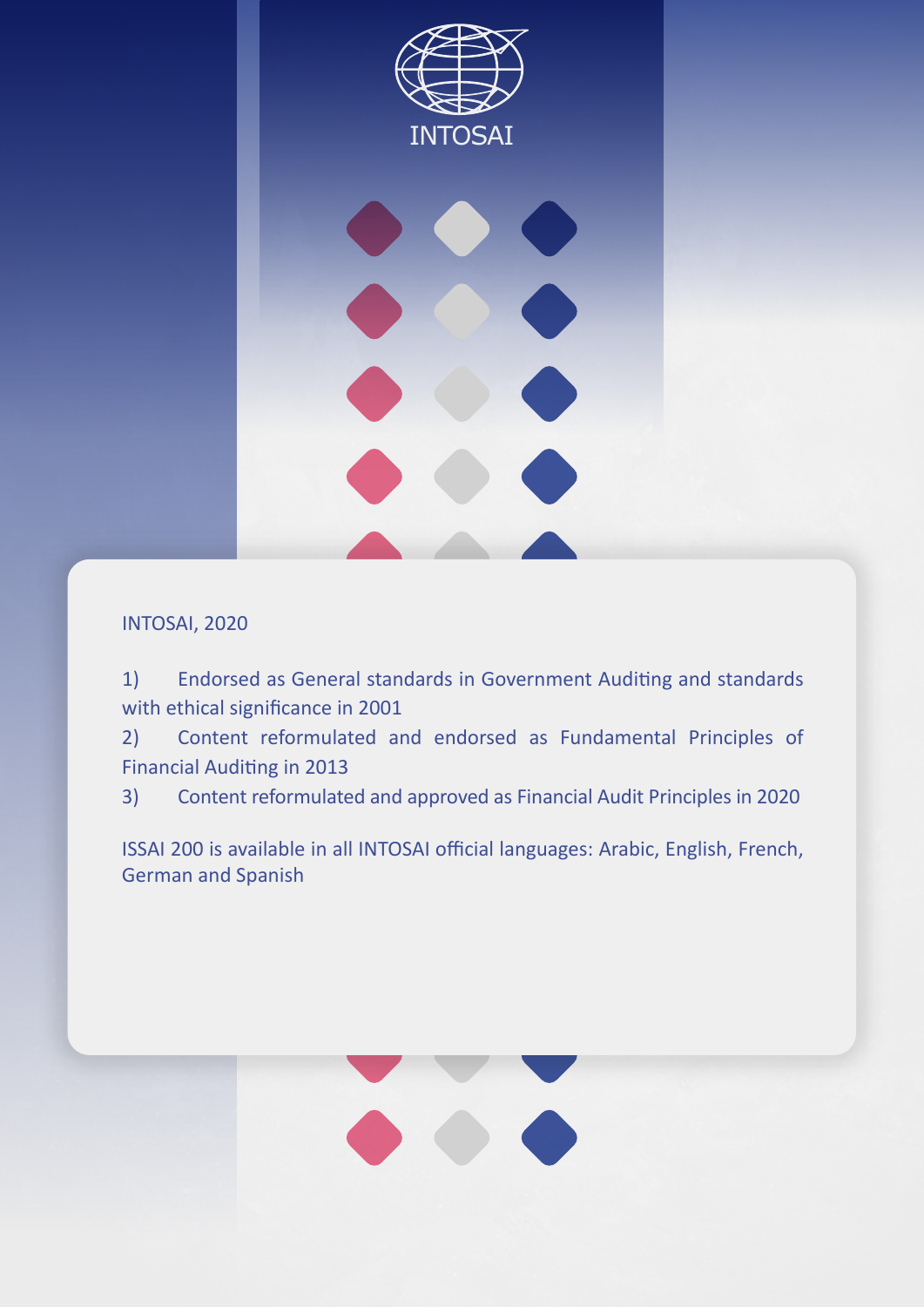# **TABLE OF CONTENTS**

| <b>1. INTRODUCTION</b>                                                              | 5              |
|-------------------------------------------------------------------------------------|----------------|
| 2. AUTHORITY OF ISSAI 200                                                           | $\overline{7}$ |
| <b>3. FRAMEWORK FOR FINANCIAL AUDITING</b>                                          | 8              |
| Definition and objectives of financial auditing                                     | 8              |
| Preconditions for an audit of financial statements in accordance<br>with the ISSAIs | 8              |
| <b>Financial reporting framework</b>                                                | 9              |
| <b>Assessing the financial reporting framework</b>                                  | 10             |
| <b>4. ELEMENTS OF FINANCIAL AUDITING</b>                                            | 12             |
| <b>Subject matter for financial auditing</b>                                        | 12             |
| Three parties in financial auditing                                                 | 12             |
| <b>Criteria used in financial auditing</b>                                          | 13             |
| Reasonable assurance engagement                                                     | 13             |
| 5. PRINCIPLES OF FINANCIAL AUDITING                                                 | 14             |
| Agreeing the terms of the engagement                                                | 14             |
| Planning                                                                            | 15             |
| Materiality                                                                         | 15             |
| Understanding the audited entity                                                    | 16             |
| Risk identification and assessment                                                  | 16             |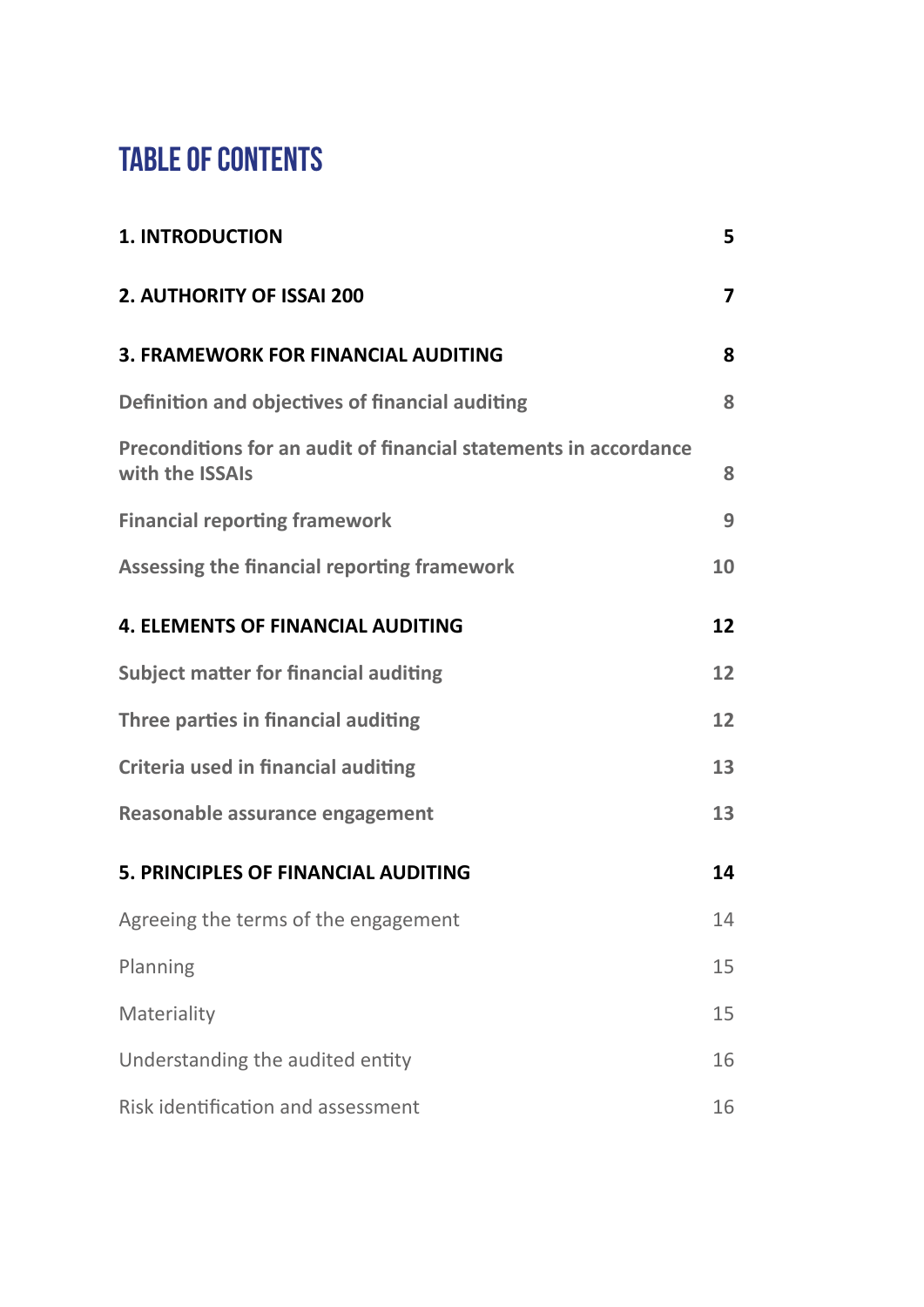| Response to assessed risks                                                                                              | 17 |
|-------------------------------------------------------------------------------------------------------------------------|----|
| Considerations relating to fraud                                                                                        | 17 |
| Going concern considerations                                                                                            | 18 |
| Considerations relating to laws and regulations in an audit<br>of financial statements                                  | 18 |
| Audit evidence                                                                                                          | 19 |
| <b>Evaluating misstatements</b>                                                                                         | 19 |
| Forming an opinion and reporting on the financial statements                                                            | 20 |
| Modifications to the opinion in the auditor's report                                                                    | 21 |
| <b>Emphasis of Matter paragraphs and Other Matters</b><br>paragraphs in the auditor's report                            | 21 |
| Consideration of subsequent events                                                                                      | 22 |
| Comparative information - corresponding figures and<br>comparative financial statements                                 | 22 |
| The auditor's responsibilities in relation to other information<br>in documents containing audited financial statements | 23 |
| Considerations relevant to audits of consolidated<br>financial statements                                               | 24 |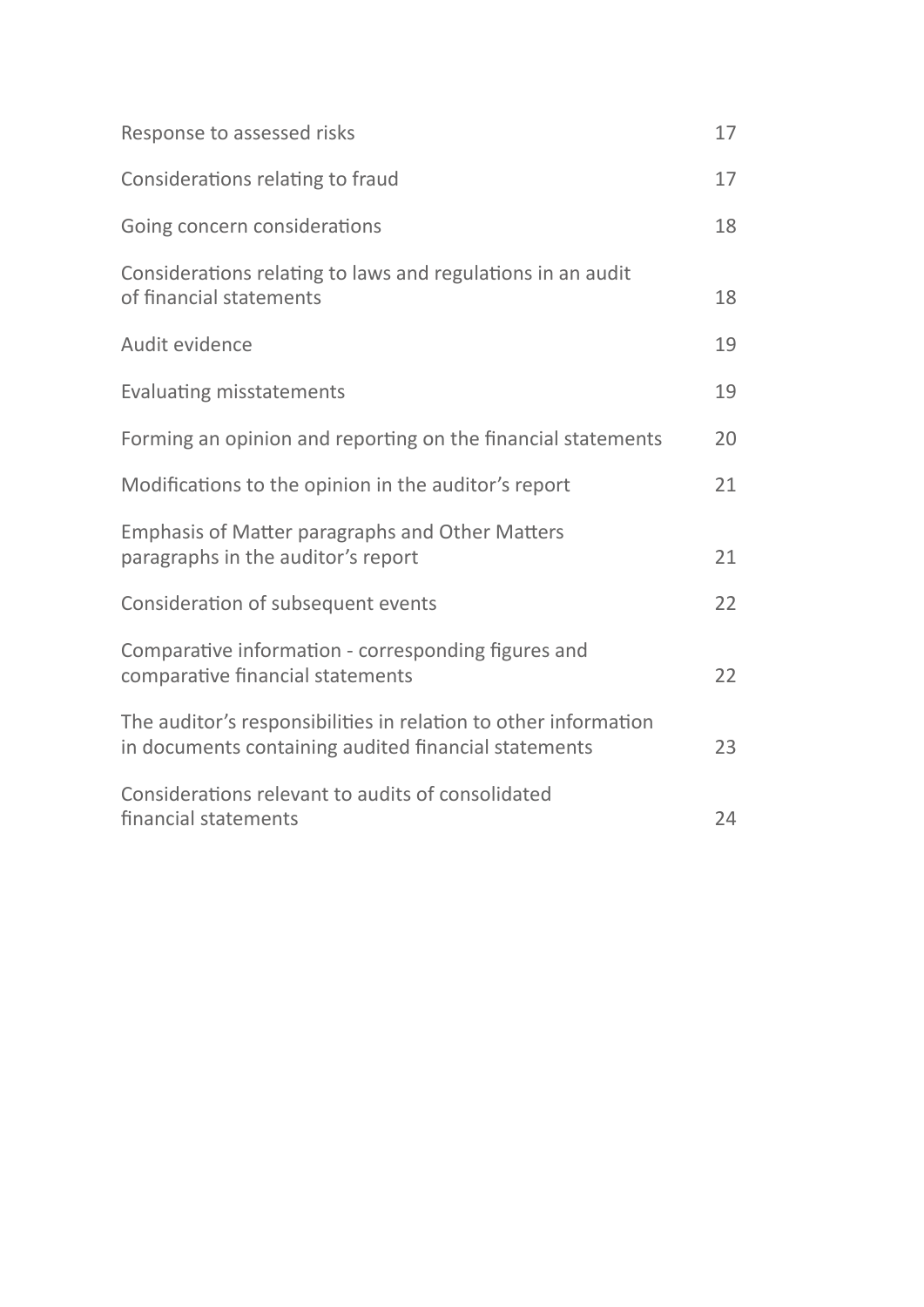## **INTRODUCTION**

1) The public sector financial auditor works in the public interest by providing financial audit services. This involves giving assurance on the financial information prepared by public sector authorities or entities on their use and management of public funds and assets. The result - in the form of audit opinions and/or reports – can be used as a basis to hold those responsible to account. As such, financial audit constitutes an important element of the public finance accountability process.

**1**

- 2) Professional standards and guidelines drive the quality and professionalism of public sector auditing and thereby underpin the credibility of the profession and its work. The International Standards of Supreme Audit Institutions (ISSAIs), developed by the International Organisation of Supreme Audit Institutions (INTOSAI), aim to promote independent and effective auditing and serve as a basis for INTOSAI members to develop their own tailored professional approaches in accordance with their mandates and national laws and regulations. The principles in these standards do not override national laws, regulations or mandates.
- 3) *ISSAI 100 - Fundamental Principles of Public-Sector Auditing* establishes the fundamental principles which are applicable to all public sector audit engagements. ISSAI 200 complements the fundamental principles of ISSAI 100 with the specific context of audits of financial statements. Together they constitute the basis for INTOSAI's complete set of professional pronouncements in this area, and should both be complied with.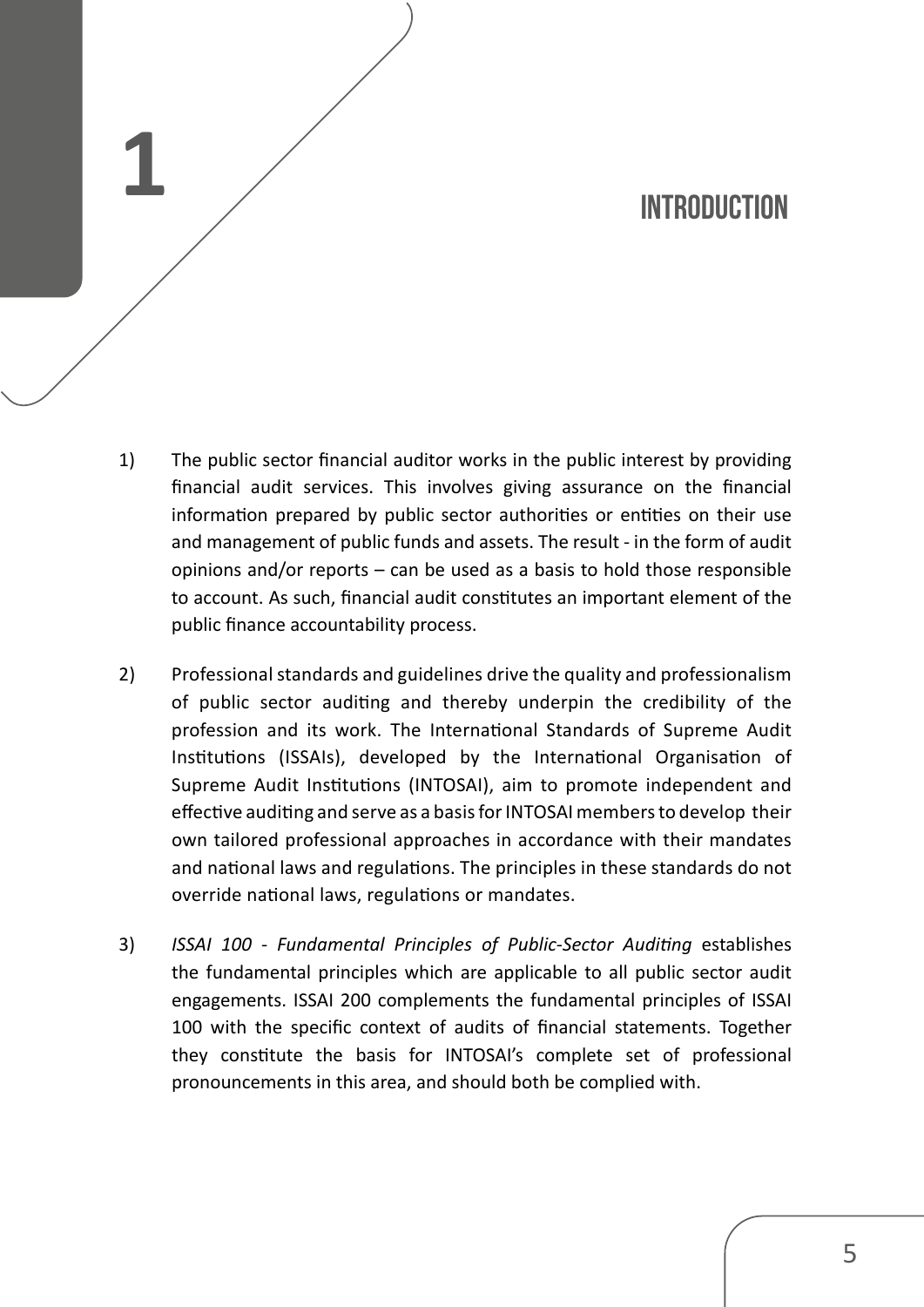- 4) The main purpose of the ISSAIs on financial audit is to provide INTOSAI members with a comprehensive set of principles and standards for the audit of financial statements (or other forms of financial information) of public-sector entities. Accordingly the principles set out in ISSAI 200, form the basis for more specific audit standards on financial audit (ISSAIs 2000-2899) as well as Guidelines on how to apply them (GUID 2900-2999). ISSAIs contain *[application material]* issued by INTOSAI to provide guidance on the application of the relevant International Standards on Auditing (ISAs) developed by the International Auditing and Assurance Standards Board (IAASB). Supreme Audit Institutions (SAIs) may sometimes combine financial audits with elements of compliance and/or performance audit, in which case the related principles apply to the specific audit types as applicable.
- 5) ISSAI 200 provides the key principles for the audit of individual or consolidated financial statements, or specific elements thereof. It covers the:
	- authority of ISSAI 200;
	- framework for financial auditing;
	- elements of financial auditing; and
	- financial audit principles.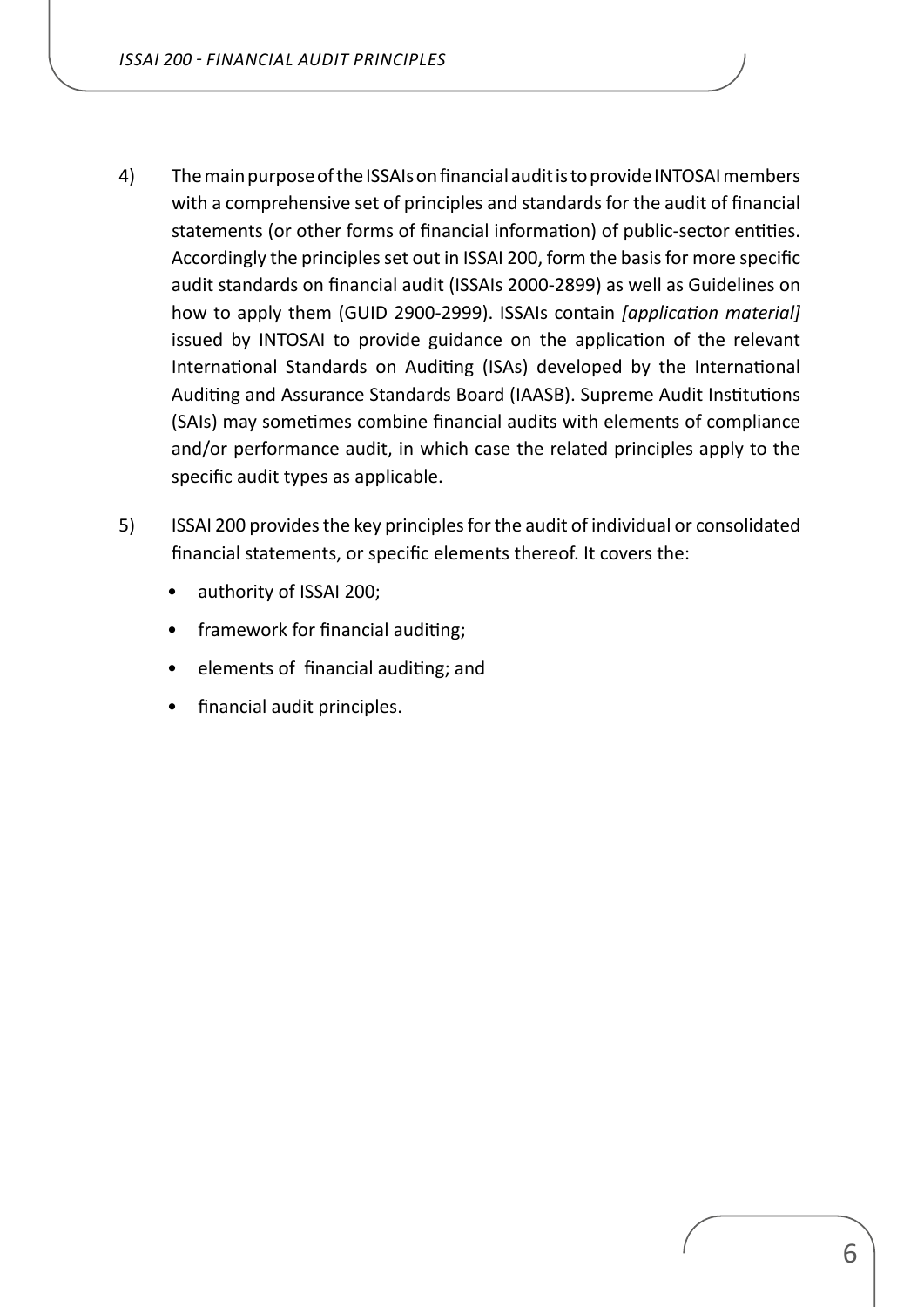# **AUTHORITY OF ISSAI 200**

6) ISSAI 200 provides the principles for an audit of financial statements or other forms of presentation of financial information. The principles establish the minimum requirements for public auditing standards set at national level, or standards applied by a SAI which it has developed itself, or by others. The authority of the ISSAIs is covered by ISSAI 100.

<span id="page-6-0"></span>**2**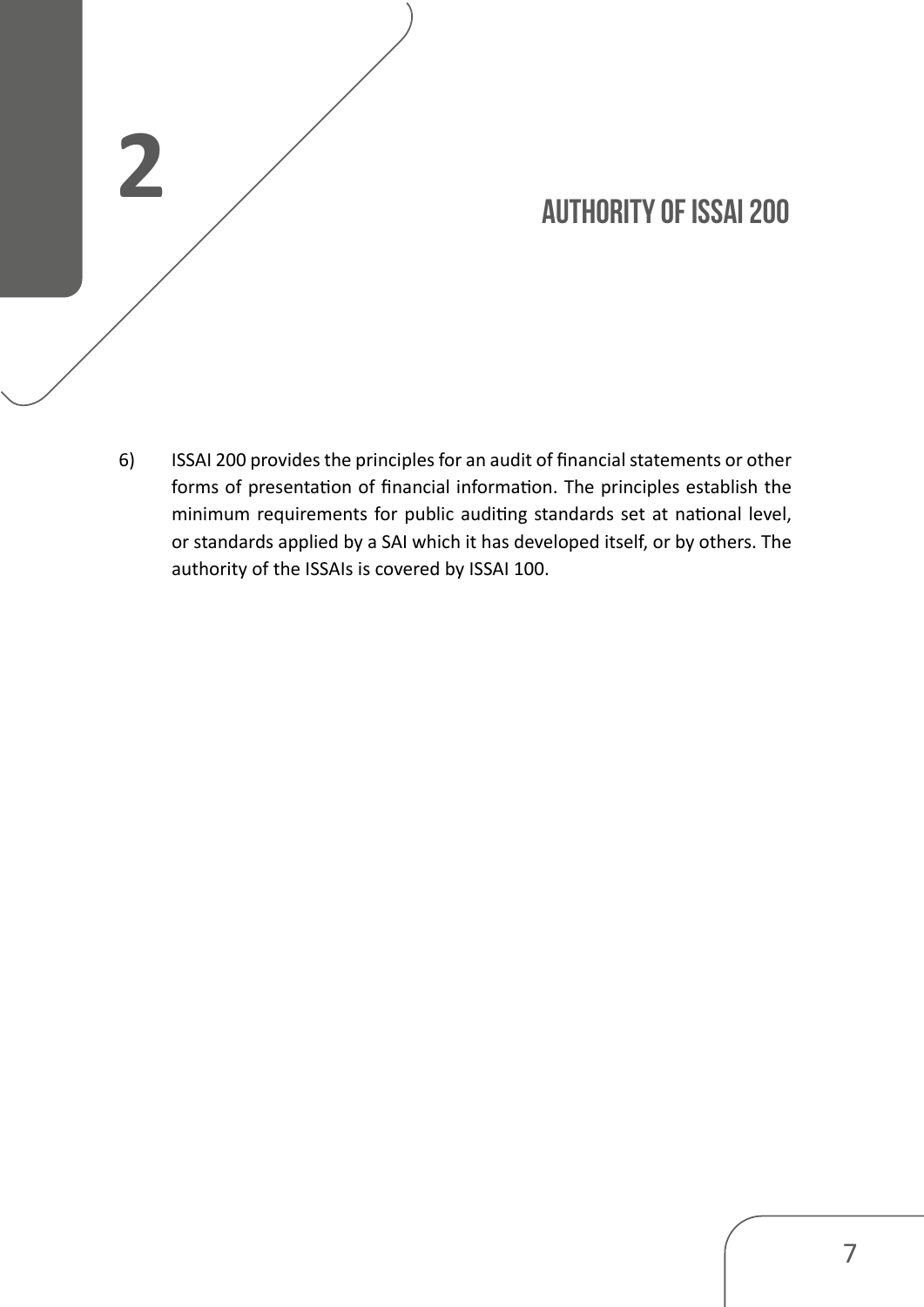# **FRAMEWORK FOR FINANCIAL AUDITING**

# **Definition and objectives of financial auditing**

<span id="page-7-0"></span>**3**

- 7) Financial audit involves determining, through the collection of audit evidence, whether an entity's financial information is presented in its financial statements in accordance with the financial reporting and regulatory framework applicable. In the case of fair presentation frameworks, the auditor assesses whether the information is fairly presented. In the case of compliance frameworksthe auditor assessesthe extent to which compliance is achieved.
- 8) The objective of financial audit is, through the collection of sufficient appropriate evidence, to provide reasonable assurance to the users, in the form of an audit opinion and/or report, as to whether the financial statements or other forms of presentation of financial information are fairly and/or in all material respects presented in accordance with the applicable financial reporting and regulatory framework.

# **Preconditions for an audit of financial statements in accordance with the ISSAIs**

- 9) Before commencing a financial audit engagement the auditor should:
	- assess the acceptability of the financial reporting framework of the audited entity; and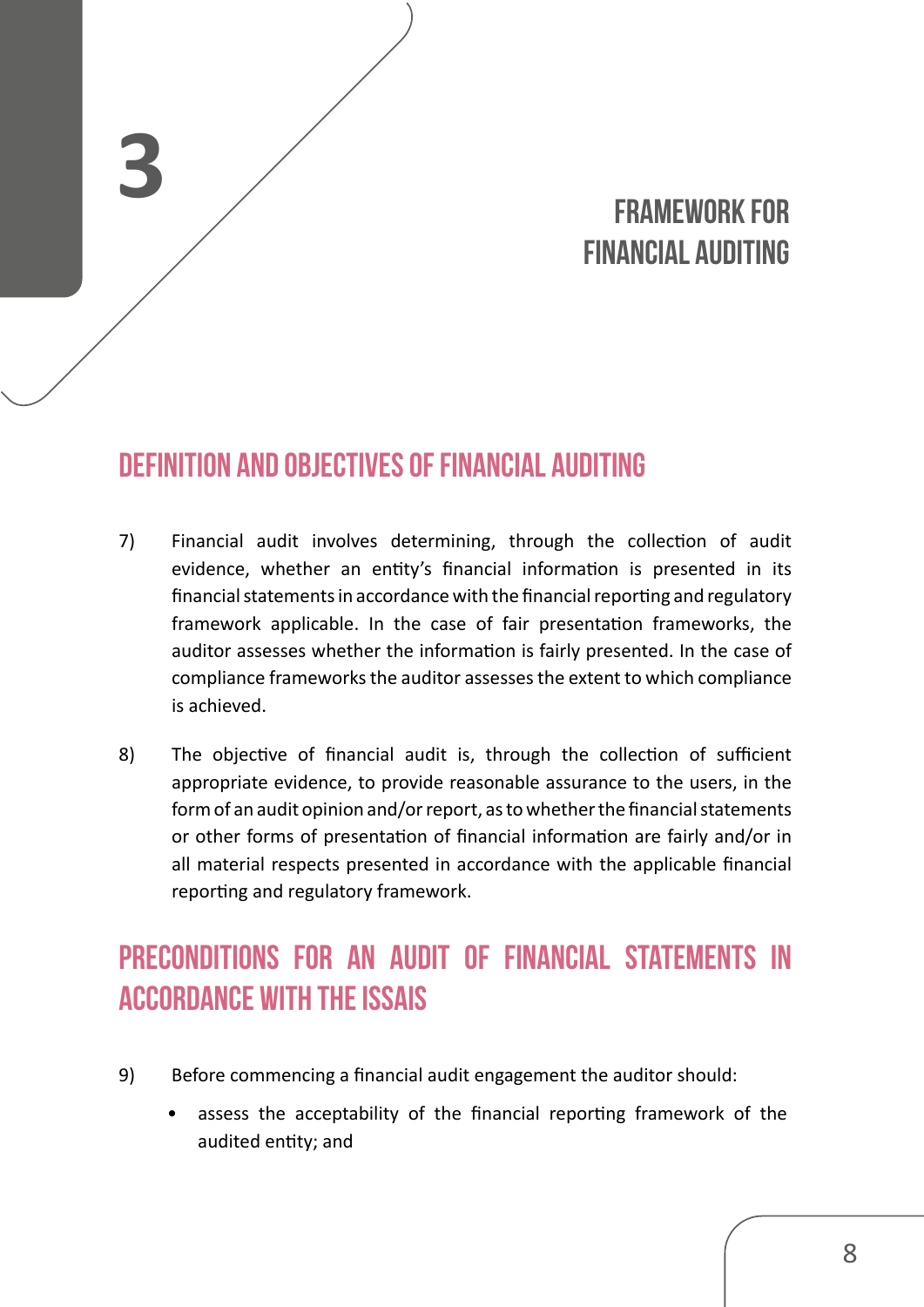<span id="page-8-0"></span>• ensure that the management of the entity acknowledges and understands its responsibility for:

» preparing the financial statements in accordance with the applicable financial reporting framework;

» internal control that management deems necessary for the preparation of financial statements that are free from material misstatement whether due to fraud or error; and

» providing the auditor with access to all information and persons necessary to complete the audit.

## **Financial reporting framework**

- 10) Financial reporting frameworks are either:
	- general purpose: designed to meet the information needs of a wide range of users; or
	- special purpose: designed to meet the needs of a specific user or group of users (for example the financial reporting provisions established by an international funding organisation, a governing body, the legislature or by a contract).
- 11) The principles of ISSAI 200 are relevant for audits of different types of financial statements, such as those prepared in accordance with both general purpose (eg, IPSAS, IFRS or national financial reporting frameworks) and special purpose frameworks.
- 12) In addition, financial reporting frameworks can be either:
	- compliance-based: setting out the rules and requirements to be followed strictly in all cases; or
	- fair presentation-based: recognizing that, in order to achieve a fair presentation of the entity's financial statements, it may be necessary for the preparers to depart from the requirements of the framework, or to give additional disclosures.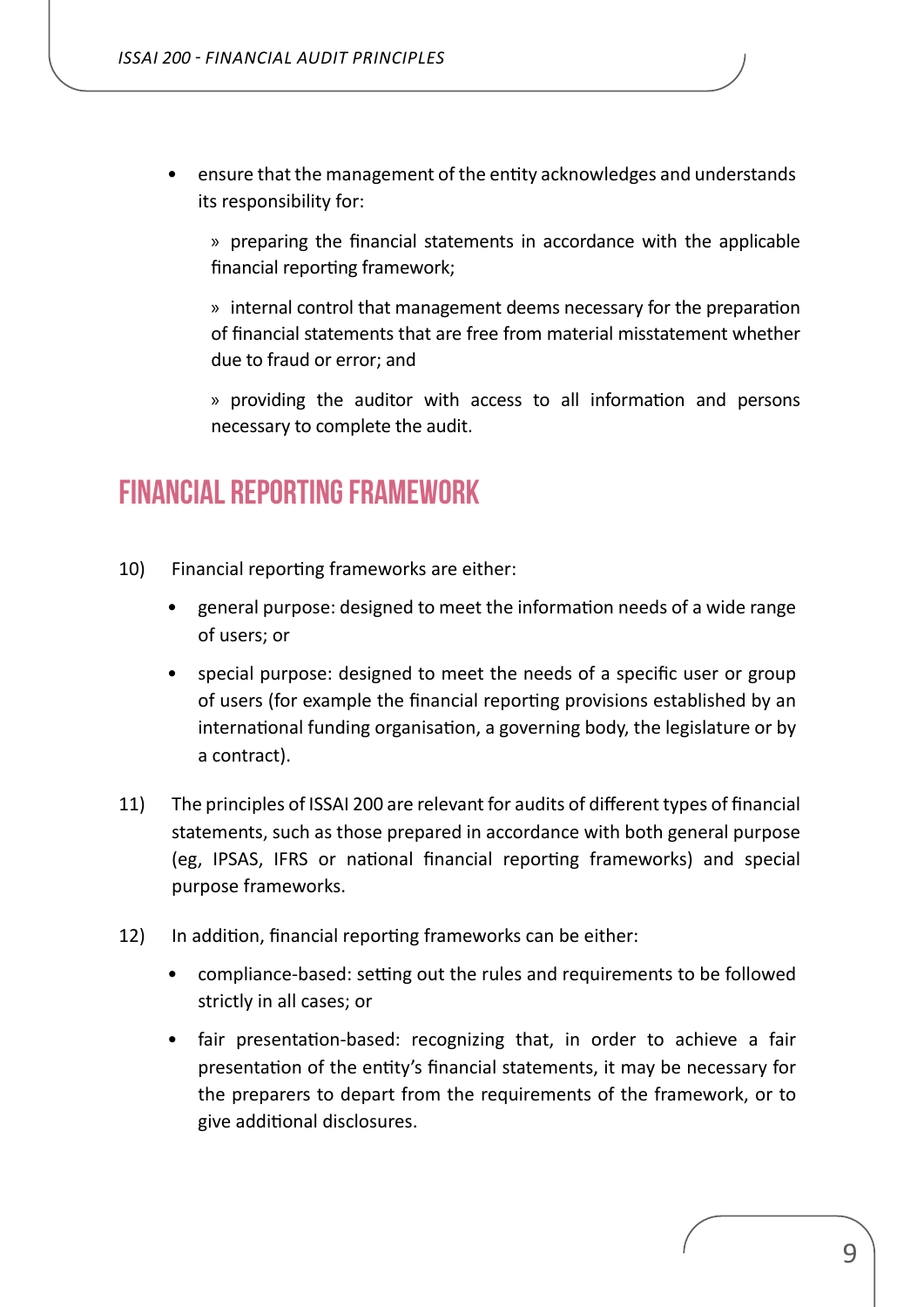- <span id="page-9-0"></span>13) The principles of ISSAI 200 are also applicable to audits of public-sector entities that prepare financial information, (including single financial statements or specific elements, accounts or items of a financial statement), for other parties such as governing bodies, the legislature or other parties with an oversight function.
- 14) When the auditor is required to undertake audits of budgetary execution this can include the examination of the regularity of budgetary transactions and comparison between actual and budget. This may often involve specific or individual financial reporting frameworks. For this type of audit engagement, the preconditions established by the ISSAIs on financial audit may not be in place, but the principlesthey contain should be applied to the extent possible.

## **Assessing the financial reporting framework**

- 15) The financial reporting framework should be applicable to the circumstances of the audited entity, notably in terms of giving a fair presentation of the financial results and position when appropriate. The financial reporting framework applied is normally prescribed by law, regulation or other relevant authority. If not, it is at the discretion of management.
- 16) The auditor should assess the acceptability of the financial reporting framework used. At present, there is no objective and authoritative basis that has been generally recognised globally for judging the acceptability of general purpose frameworks. In the absence of such a basis, financial reporting standards established by organisations that are authorised or recognised to promulgate standards (eg, IPSAS, IFRS) to be used by certain types of entities are presumed to be acceptable for general purpose financial statements prepared by such entities, provided the organisations follow an established and transparent process involving deliberation and consideration of the views of a wide range of stakeholders. To be acceptable, a financial reporting framework has to ensure that the information provided in the financial statements is of value to the intended users, namely: relevant, complete, reliable, objective and understandable.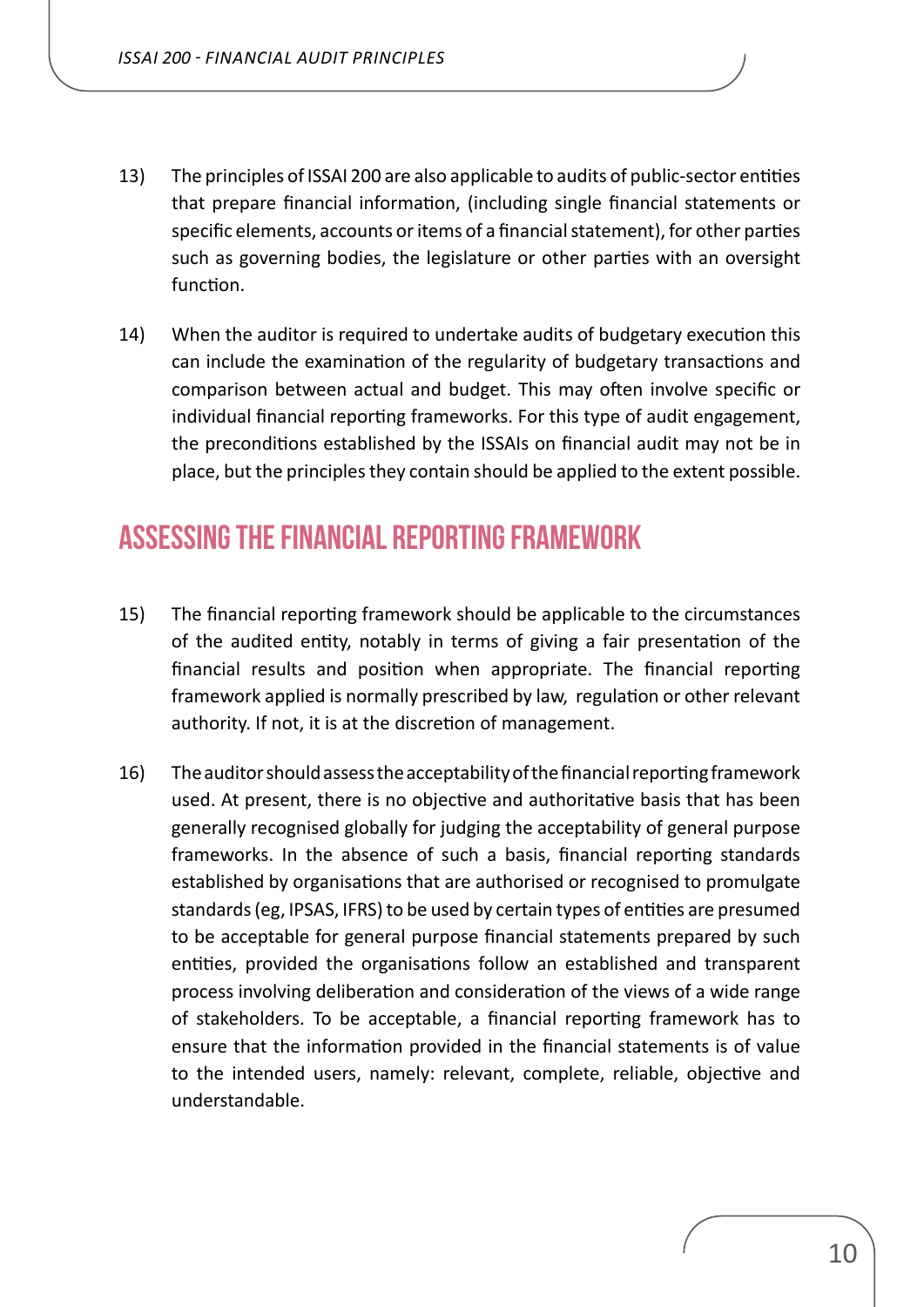- 17) If the framework is not considered acceptable, the auditor should assess the effect on the financial statements in terms of missing information or its impact on the financial results or position:
	- when the choice of the reporting framework is at the discretion of management, the auditor should suggest the framework be changed; or
	- when a change in the framework is not possible, such as when prescribed by law or regulation, the auditor should inform the auditee of additional disclosures needed in the financial statements to avoid them being misleading.
- 18) The auditor should, taking account of the auditee's response, determine the impact on the audit opinion or consider an emphasis of matter explaining the impact of the financial reporting framework on the results, assets and liabilities or other aspects. The auditor may also consider other actions such as informing the legislature or withdrawing from the audit engagement if the SAI is able to do so.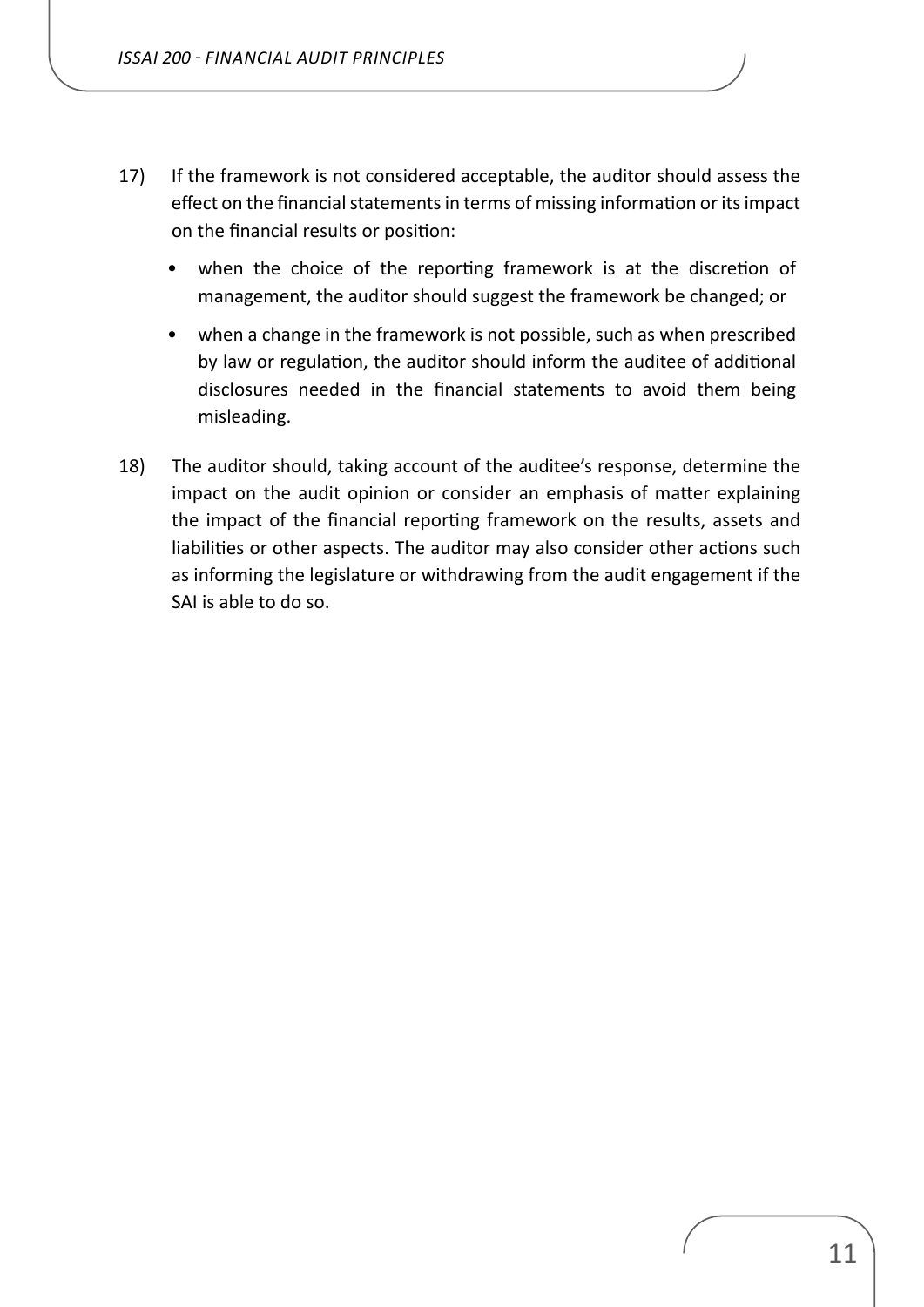# **ELEMENTS OF FINANCIAL AUDITING**

19) In a public sector financial audit, the elements defined in ISSAI 100 (subject matter, auditor, responsible party, intended users and criteria) may vary from one auditee to another. Auditors should explicitly identify these elements for each audit, and analyse the implications.

# **Subject matter for financial auditing**

<span id="page-11-0"></span>**4**

20) The subject matter of a financial audit is the accounting and related data of an entity, normally presented in the form of financial statements (the latter known as the subject matter information).

# **Three parties in financial auditing**

- 21) The responsibility of the auditor is to plan and perform the audit in accordance with the applicable auditing standards and mandate, and communicate the results.
- 22) The responsible party is responsible for the subject matter information and underlying subject matter.
- 23) The 'intended user' of financial statements in the public sector is primarily the legislature, which represents citizens(the ultimate users). The legislature holds government to account for the use of public funds, largely based on the information provided by government. The assurance on the reliability of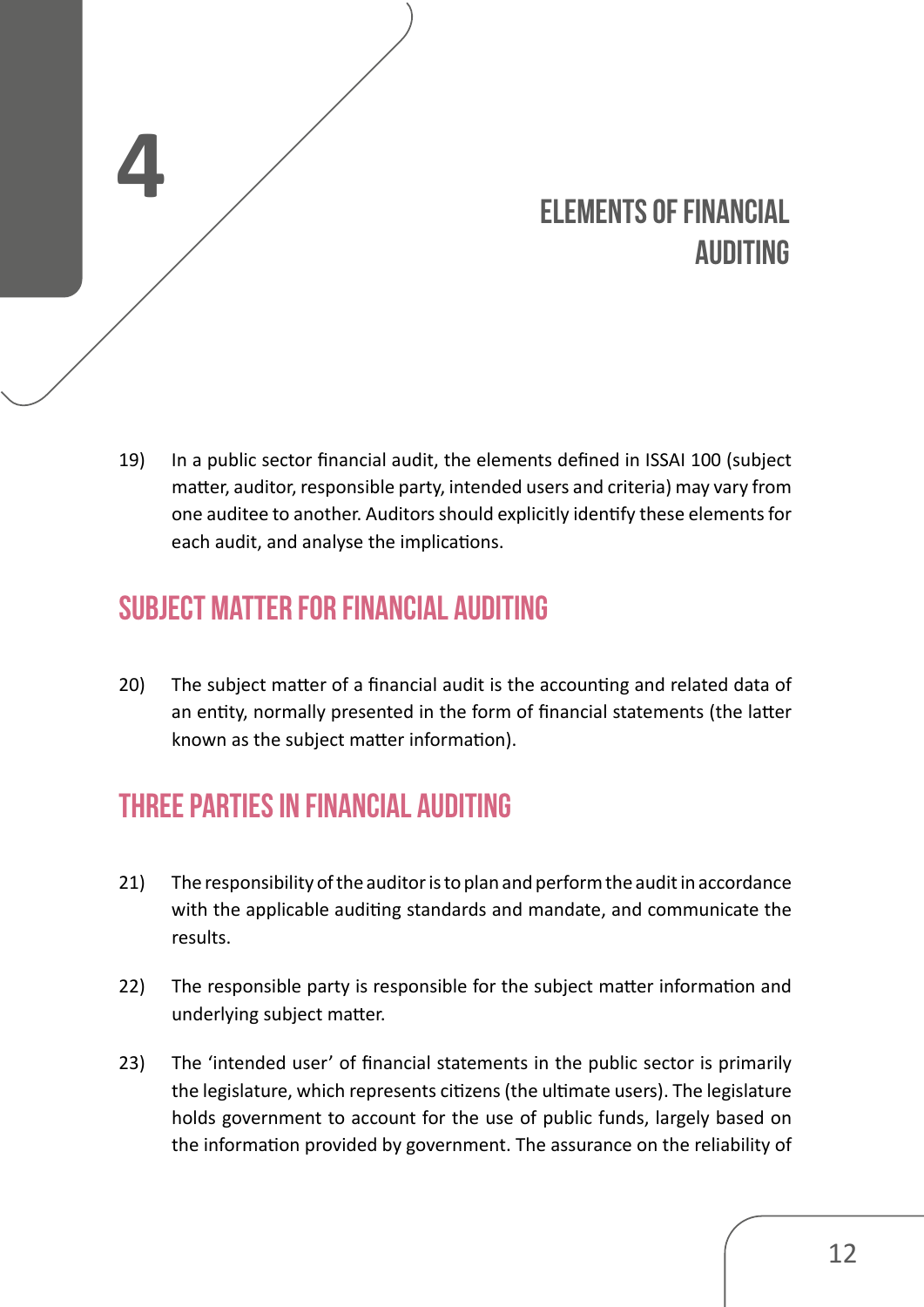<span id="page-12-0"></span>this information through financial audit is therefore a key part of this process. Other intended users may include ministries in the case of financial statements of public sector entities working on their behalf.

## **Criteria used in financial auditing**

24) Criteria are the benchmarks, measures or attributes against which the subject matter is measured against to come to a conclusion on the audit objectives. The criteria used in the audit of financial statements would generally be based on the financial reporting framework used by the responsible party in their preparation.

## **Reasonable assurance engagement**

- 25) Audits of financial statements conducted in accordance with the ISSAIs are attestation engagements which aim to provide reasonable assurance. Reasonable assurance is a high but not absolute level of assurance, which means it is not a guarantee that the audit will detect all cases of material misstatement.
- 26) In general, reasonable assurance audits are designed to result in a conclusion expressed in a positive form, such as "in our opinion the financial statements present fairly, in all material respects (or give a true and fair view of) the financial position of … and its financial performance and cash flows …"or, in the case of a compliance framework, "in our opinion the financial statements are prepared, in all material respects, in accordance with…".
- 27) Limited assurance engagements, such as some review engagements, are not covered by the current ISSAIs on financial audit.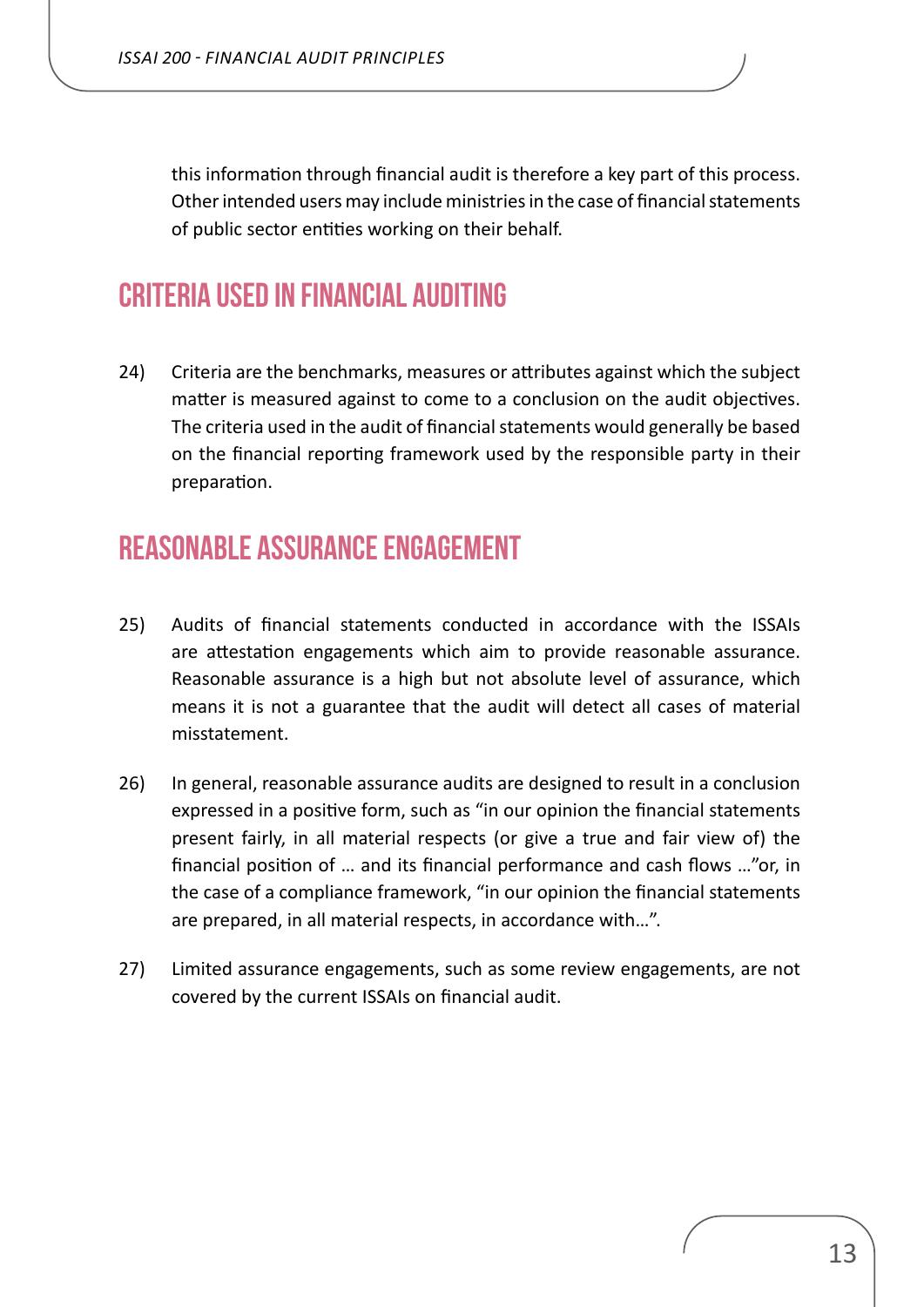# **PRINCIPLES OF FINANCIAL AUDITING**

- 28) The general principles of public sector auditing are set out in ISSAI 100 $^1$ , and in standards on ethics, quality control, and on overall responsibilities of an auditor in an audit of financial statements. They cover:
	- ethics and independence:
	- professional judgment, due care and scepticism;
	- quality control;
	- audit team management and skills;
	- audit risk;

<span id="page-13-0"></span>**5**

- materiality;
- documentation;
- reporting and follow up, and
- communication.
- 29) The following paragraphs set out the specific principles related to public sector financial audit.

#### » **Agreeing the terms of the engagement**

30) The terms of an audit engagement in the public sector are normally mandated by legislation. The public sector auditor should reach a common understanding with management or those charged with governance about

<sup>1</sup> ISSAI 100 paragraphs 34 to 43.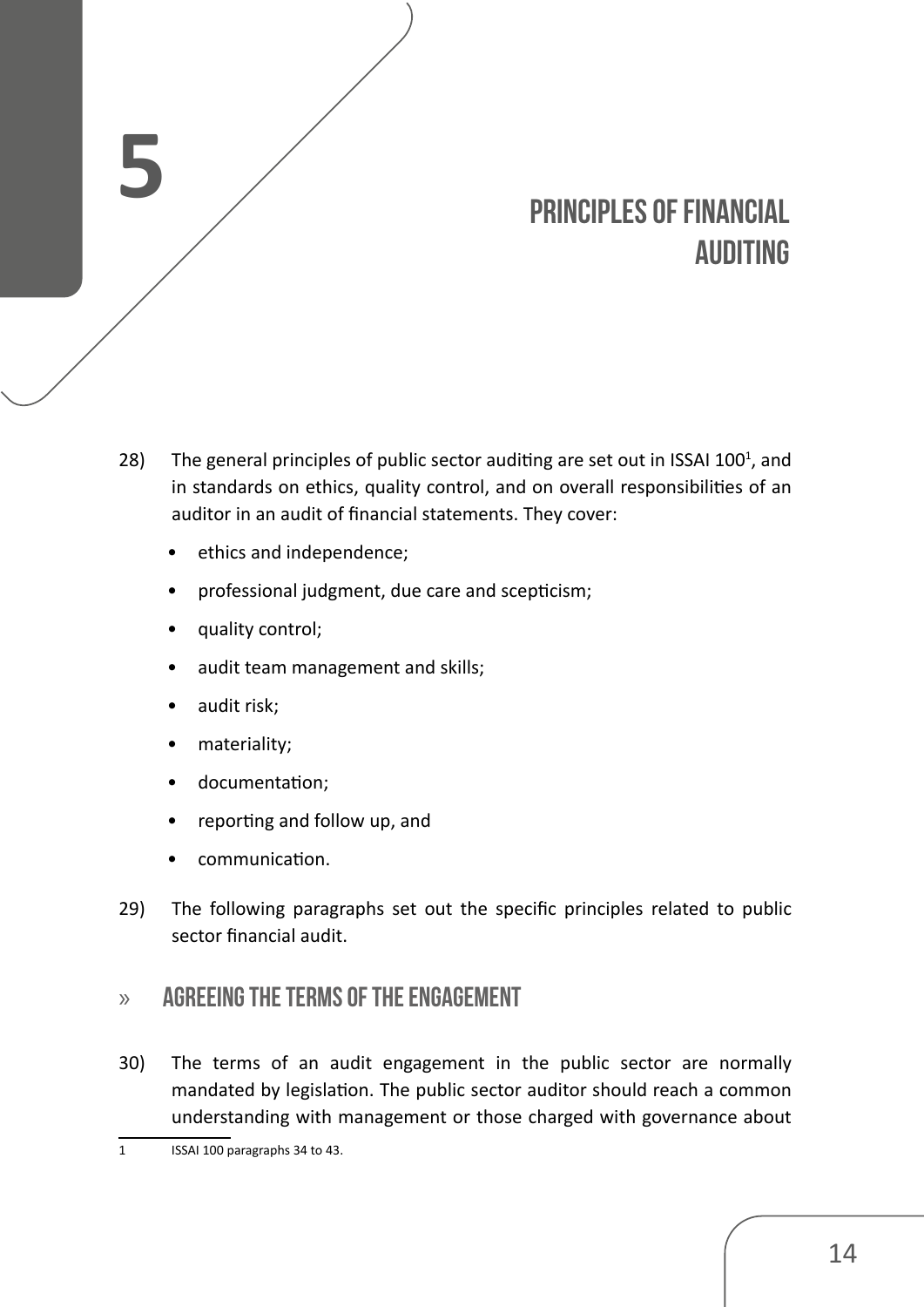<span id="page-14-0"></span>the respective roles and responsibilitiesfor each audit engagement, preferably in writing. When an engagement arises from a request from management, those charged with governance or the legislature, then all parties should agree on the terms of that engagement.

#### » **Planning**

- 31) The auditor should plan the audit to ensure that it is conducted in an effective and efficient manner, by determining the scope, timing and approach and the practical steps to be taken.
- 32) Detailed planning is key to auditing efficiently and effectively. The nature and extent of the planning needed will depend on whether it is the first audit of the entity or, a recurrent task, the size and complexity of the entity, and the team members' previous experience with the entity. Planning should be updated as the engagement progresses in order to take account of unexpected issues or events affecting the risk assessment or implementation of the audit.

#### » **Materiality**

- 33) The auditor should apply the concept of materiality, both in quantitative (by amount) and when relevant in qualitative (by nature) terms, when planning and performing the audit, evaluating the findings and reporting on the results.
- 34) When planning the audit, the auditor should determine an overall level of materiality for the financial statements as a whole, taking account of the level of misstatement which could influence the decisions of the users of those statements. The auditor should then reduce that level of materiality when establishing the audit work to be undertaken, in order to reduce to an acceptable level the risk that the aggregate of undetected and uncorrected misstatements do not exceed overall materiality.
- 35) This lower materiality level (sometimes known as performance materiality) should be used to help determine the nature, timing and extent of audit procedures, and to assess the results of those procedures. The extent of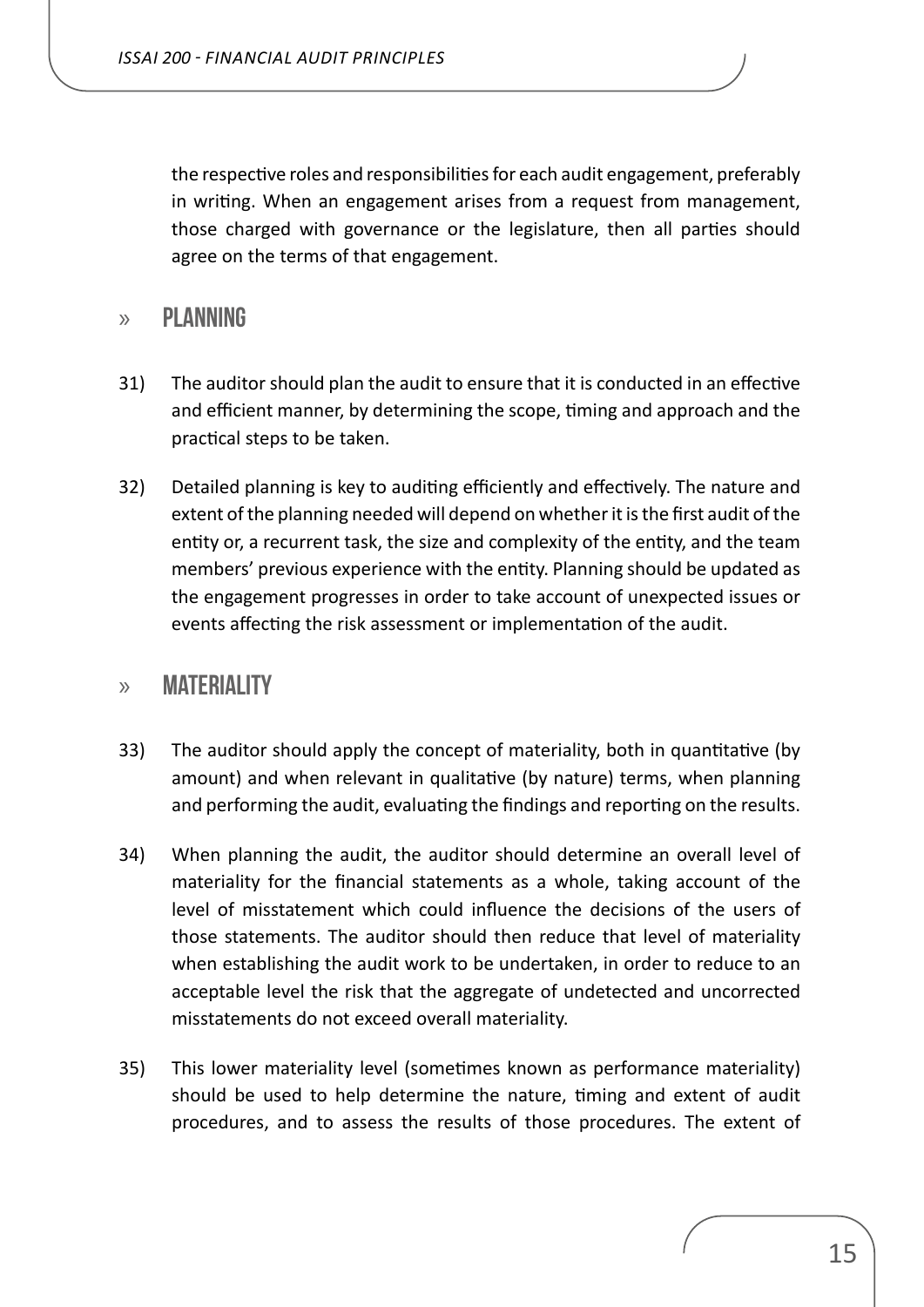<span id="page-15-0"></span>uncorrected misstatements in the financial statements should be compared to overall materiality, taking into account their quantitative effect and nature, when forming the opinion in the auditor's report. The materiality applied to reportingmay need to be revised compared with that established for planning, depending on the entity's final results or other factors.

#### » **Understanding the audited entity**

36) The auditor should obtain a sufficient understanding of the audited entity and the environment in which it operates, the applicable financial reporting framework and the entity's system of internal control, in order to identify and assess the risks of material misstatement. An entity's system of internal control comprises five components: the control environment, the entity's risk assessment process, the entity's process to monitor the system of internal control, the entity's information system and the control activities (including IT controls).

#### » **Risk identification and assessment**

- 37) Theauditor'sidentificationandassessmentoftheriskofmaterialmisstatement takes into account both inherent risk (the risk that a particular account heading or class of transactions will be subject to error or misstatement) and control risk (the risk that internal controls do not prevent or detect and correct particular errors or misstatements).
- 38) The auditor identifies and assesses inherent risk without taking into account the effect of any related controls, and determines whether any of the inherent risks are significant.The auditor should evaluate the design of the controls relevant to the audit (notably in relation to significant inherent risks), and consider whether they are likely to be implemented in practice.
- 39) The auditor should identify and assess the risk of material misstatement in the financial statements as a whole, and at assertion level, in order to determine the most appropriate audit procedures to address those risks.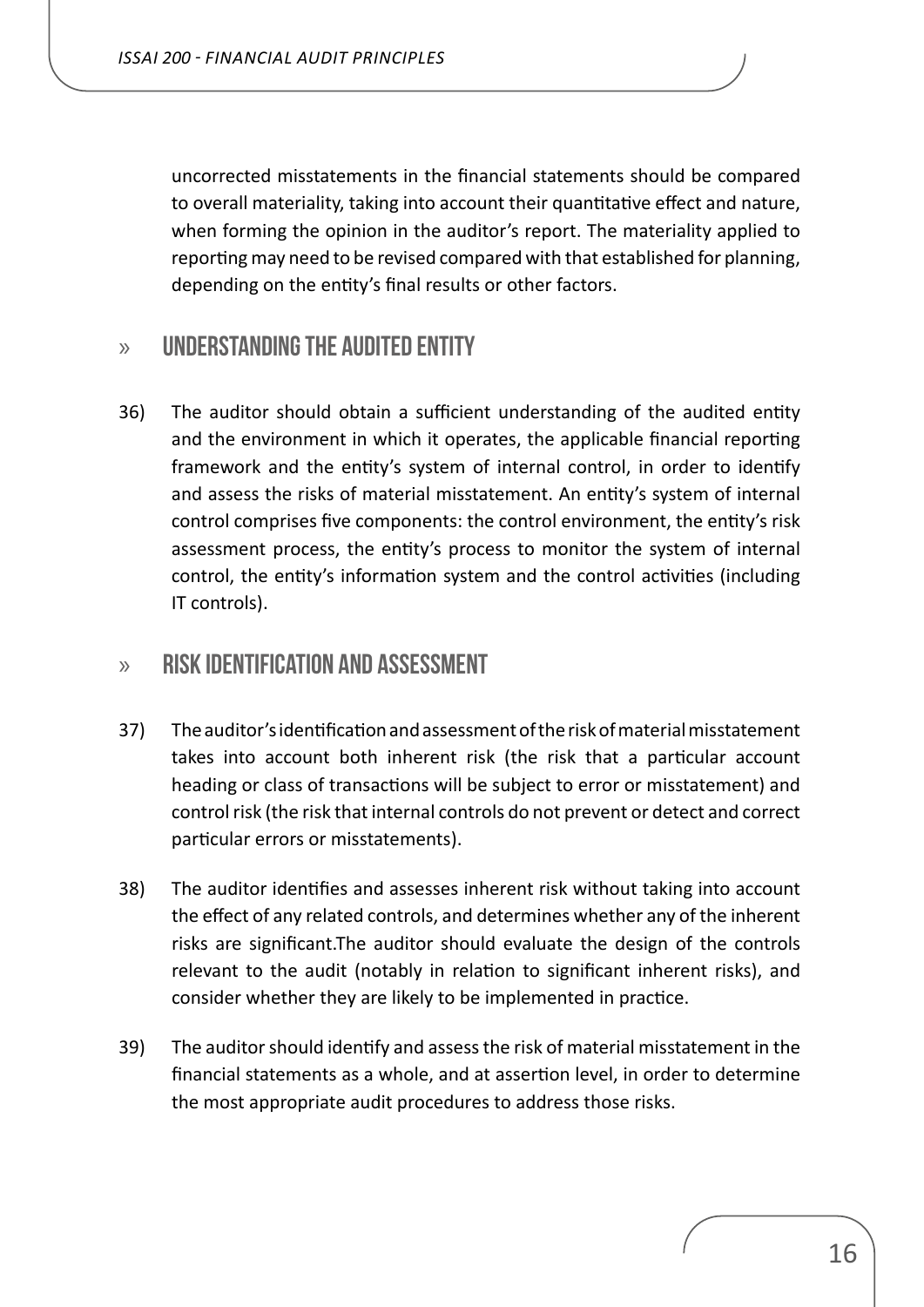<span id="page-16-0"></span>40) Risk assessment procedures help identify the nature and extent of the audit work which should take place, but do not themselves provide sufficient appropriate audit evidence on which to base an audit opinion.

#### » **Response to assessed risks**

- 41) The auditor should obtain sufficient appropriate audit evidence regarding the assessed risks of material misstatement, by designing and implementing appropriate responses to those risks. . The higher the risk, the more extensive may be the audit procedures required, and the more persuasive the audit evidence needed.
- 42) The auditor should design and implement overall responses to address the risks of material misstatement at the financial statement level, and further audit procedures whose nature, timing and extent take account of the risks of material misstatement at the assertion level. Such audit procedures usually include tests of control and substantive procedures (analytical procedures and/or tests of detail).
- 43) If controls are likely to be effective, the auditor can consider testing them. If testing shows that controls are operating effectively, this can reduce the amount of substantive testing needed to address the identified risk. Controls should be tested in circumstances when substantive procedures alone are not sufficient.

#### » **Considerations relating to fraud**

- 44) As part of the identification and assessment of the risks of material misstatement, the auditor should consider whether material misstatements could arise due to fraud, and undertake appropriate responses to those risks.
- 45) The primary responsibility for the prevention and detection of fraud rests with an entity's management or those charged with governance. The auditor is responsible for providing reasonable assurance on the extent to which the financial statements are free from material misstatement. Material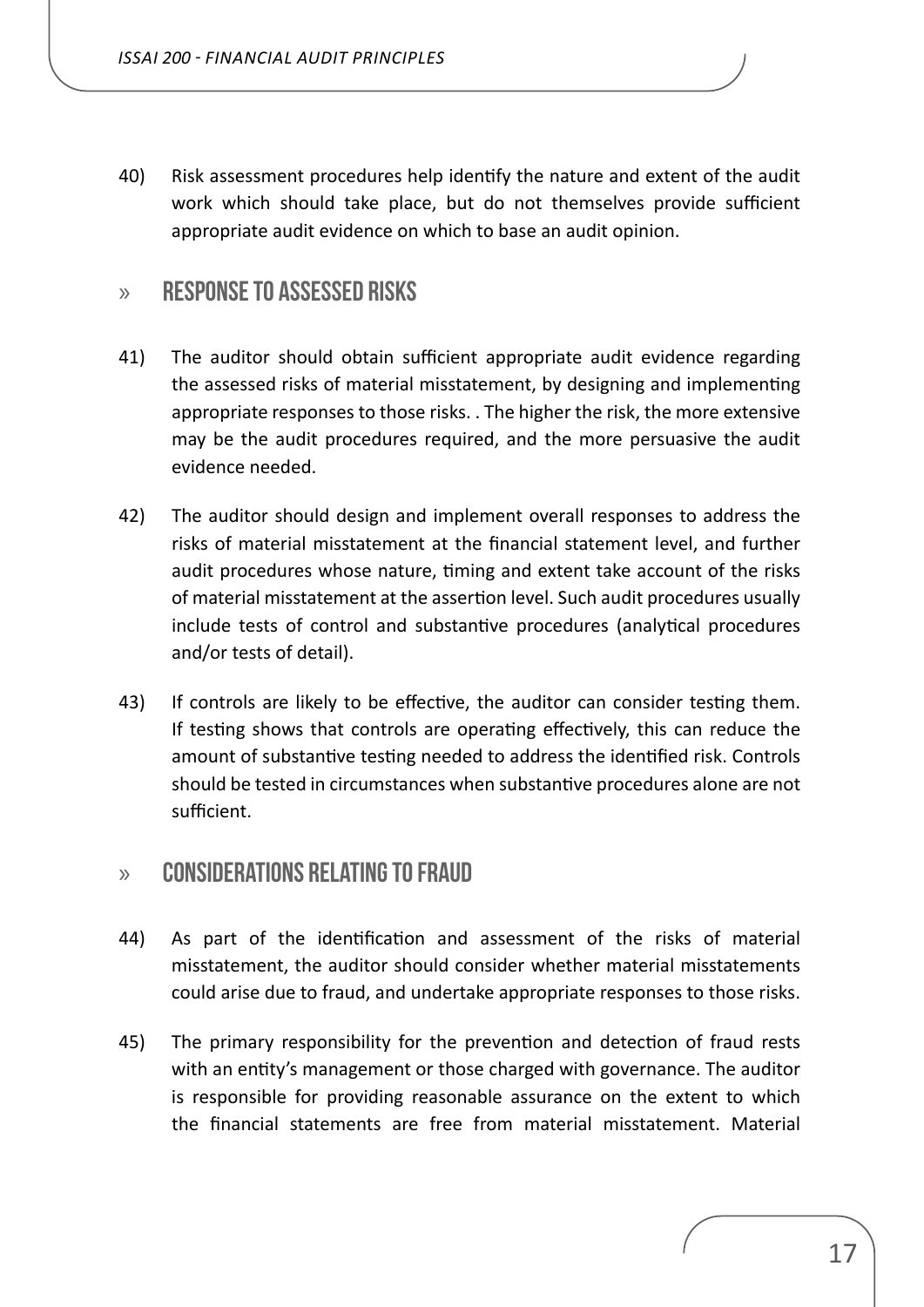<span id="page-17-0"></span>misstatements can arise from error or fraud. However, the nature of fraud makes it very difficult for the auditor to identify, and therefore there is no guarantee that all material misstatements caused by fraud will be detected. As such, the auditor should consider what audit procedures should be undertaken as appropriate when the risk of fraud is material. The auditor should consider bringing any cases of fraud or suspected fraud identified during the audit to the attention of the relevant authorities.

#### » **Going concern considerations**

- 46) The auditor should consider and conclude whether there are events or conditions that represent a material uncertainty about the audited entity's intention and ability to continue as a going concern.
- 47) The going concern of an audited entity is a fundamental principle with an impact on the financial statements, as it affects the accounting basis that should be used, notably the carrying value of assets and liabilities.
- 48) The auditor should obtain sufficient appropriate audit evidence to conclude on the management's use of the going concern assumption when preparing the financial statements, and report as necessary.

## » **Considerations relating to laws and regulations in an audit of financial statements**

- 49) The auditor should identify the risks of material misstatement due to noncompliance with laws and regulations, and respond appropriately.
- 50) The auditor should obtain sufficient appropriate audit evidence regarding compliance with the provisions of those laws and regulations having a direct effect on the determination of material amounts and disclosures in the financial statements. The auditor should also perform audit procedures to help identify instances of non-compliance with those other laws and regulations that indirectly may have a material effect on the financial statements.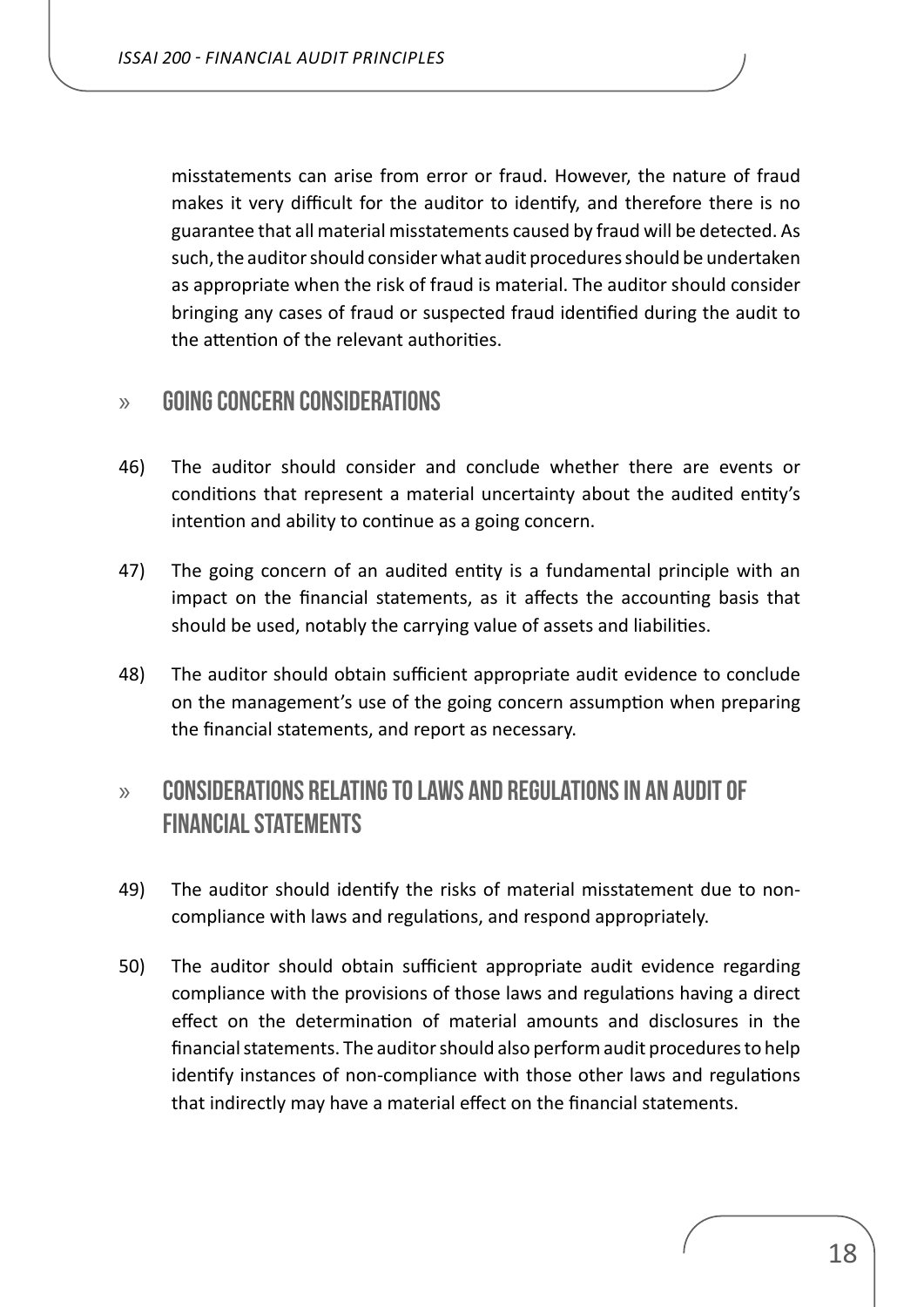- <span id="page-18-0"></span>51) In the public sector, there may be additional audit responsibilities with respect to the consideration of any laws and regulations which relate to the audit of financial statements or other aspects of the entity's operations. In such cases, the auditor should distinguish between the scope of work performed to verify compliance with the laws and regulations for the needs of issuing the opinion on the financial statements, and the audit work performed to verify other compliance issues for the needs of issuing a compliance audit opinion and/or report.
- 52) The auditor should obtain an adequate understanding of the legal and regulatory framework applicable to the specific environment in which the audited entity operates, including how it complies with the framework.
- 53) The provisions of some laws or regulations have a direct effect on the financial statements in that they determine the reported amounts and disclosures therein. Other laws or regulations are to be complied with by the entity or set the provisions under which the entity operates, but only have an indirect effect on its financial statements.

#### » **Audit evidence**

- 54) The auditor should design and perform audit procedures in order to obtain sufficient appropriate audit evidence (in terms of quantity and quality) on which to base the audit conclusions and opinion.
- 55) The quantity of audit evidence needed to support a conclusion depends on the auditor's assessment of the risks of misstatement and also by the quality of that evidence. The quality of audit evidence refers to its relevance and reliability. The reliability of evidence is influenced by its source, nature and the circumstances under which it is obtained.

#### » **Evaluating misstatements**

56) The auditor should record misstatements identified during the audit, bring them to the attention of management or those charged with governance.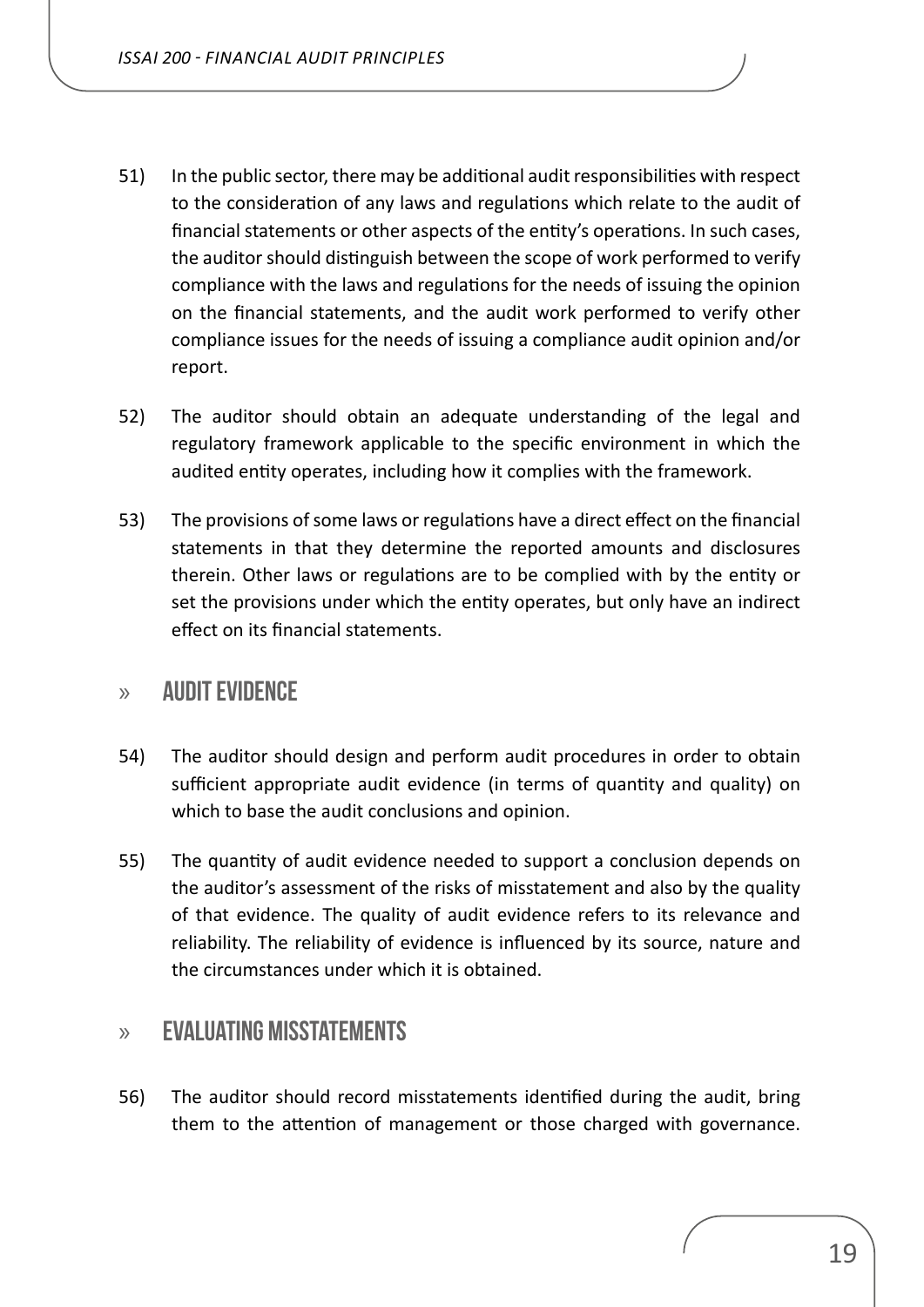<span id="page-19-0"></span>The auditor should assess if the misstatements mean further audit work is required and their impact on the financial statements, if uncorrected.

57) The auditor should assess whether uncorrected misstatements are material, individually or in aggregate, to determine what effect they may have on the audit opinion.

#### » **Forming an opinion and reporting on the financial statements**

- 58) Based on the audit evidence, the auditor should form an opinion as to whether the financial statements have been prepared in accordance with the applicable financial reporting framework, and if they are free from material misstatement.
- 59) In order to form an opinion, the auditor should first conclude whether they have reasonable assurance on whether the financial statements as a whole are free from material misstatement.
- 60) The auditor should express an unmodified opinion if the audit evidence shows that the financial statements have been prepared, in all material respects, in accordance with the applicable financial framework.
- 61) If the auditor concludes that, based on the audit evidence obtained, the financial statements as a whole contain material misstatement, or the auditor is unable to obtain sufficient appropriate audit evidence to conclude as to whether the financial statements as a whole are free from material misstatement, the auditor should modify the opinion in the auditor's report in accordance with the section on "Modifications to the opinion in the auditor's report".
- 62) In addition to the opinion on the financial statements, the auditor may be required by law or regulation to report observations and findings which have not affected the opinion, and any recommendations made as a result thereof. These elements should be clearly distinguished from the opinion.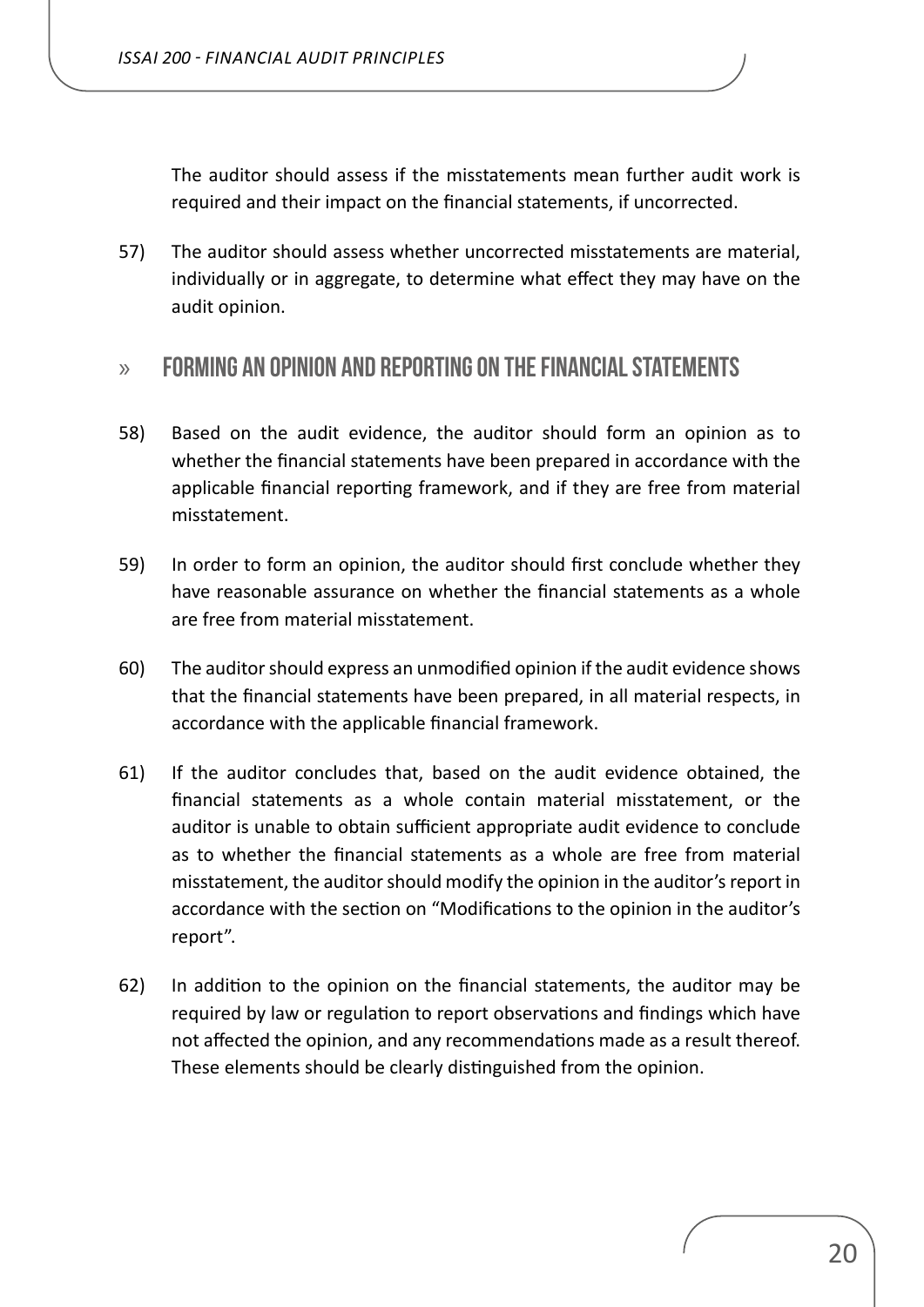<span id="page-20-0"></span>*ISSAI 200 - FINANCIAL AUDIT PRINCIPLES*

#### » **Modifications to the opinion in the auditor's report**

- 63) The auditor should modify the opinion in the auditor's report when the auditor concludes, based on the audit evidence obtained, that the financial statements as a whole contain material misstatement, or if the auditor was unable to obtain sufficient appropriate audit evidence to conclude.
- 64) Auditors may issue three types of modified opinion:
	- a qualified opinion when the auditor concludes that, or is unable to obtain sufficient and appropriate audit evidence about, misstatements, whether individually or in aggregate are, or could be, material but not pervasive;
	- an adverse opinion when the auditor, having obtained sufficient and appropriate audit evidence, concludes that misstatements, whether individually or in aggregate, are both material and pervasive; or
	- a disclaimer of opinion when the auditor is unable to obtain sufficient and appropriate audit evidence due to an uncertainty or scope limitation which is both material and pervasive.
- 65) The decision regarding which type of modified opinion is appropriate depends upon the:
	- nature of the matter giving rise to the modification that is, whether the financial statements are materially misstated or, in the event that it was not possible to obtain sufficient appropriate audit evidence, may be materially misstated; and
	- auditor's judgment about the pervasiveness of the effects or possible effects of the matter on the financial statements.

## » **Emphasis of Matter paragraphs and Other Matters paragraphs in the auditor's report**

66) If the auditor considers it necessary to draw users' attention to a matter presented or disclosed in the financial statements that is of such importance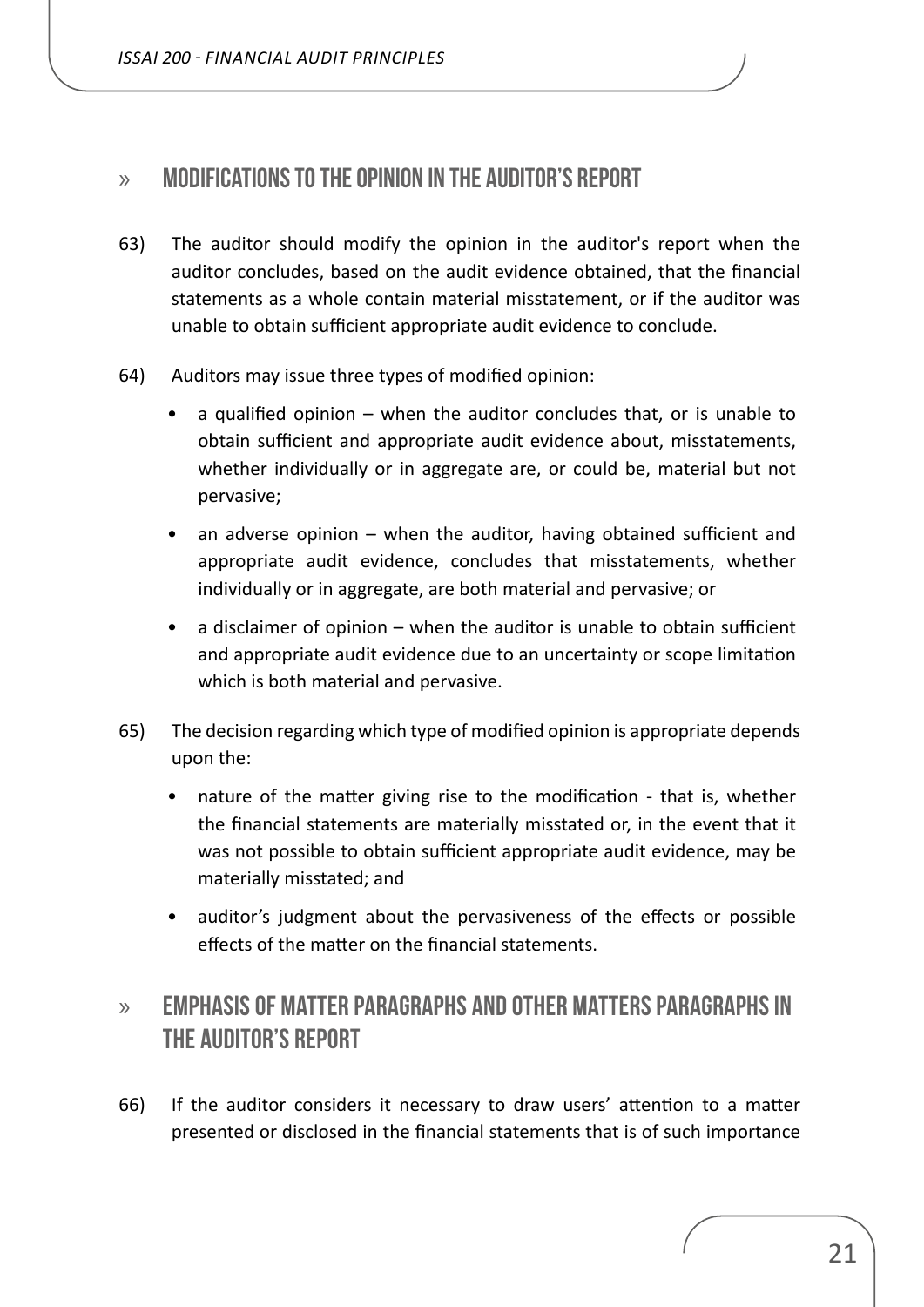<span id="page-21-0"></span>that it is fundamental to their understanding of the financial statements, and there is sufficient appropriate evidence that the matter is not materially misstated in the financial statements, the auditor should include an emphasis of matter paragraph in the auditor's report.

67) If the auditor considers it necessary to communicate a matter other than those that are presented or disclosed in the financial statements, which, in the auditor's judgement, is relevant to users' understanding of the audit, the auditor's responsibilities or the auditor's report, and provided this is not prohibited by law or regulation, this should be done in a paragraph with the heading 'Other Matters' or another appropriate heading.

#### » **Consideration of subsequent events**

- 68) The auditor should obtain sufficient appropriate audit evidence that all events occurring between the date of the financial statements and the date of the auditor's report that require an adjustment to, or disclosure in, the financial statements have been identified and appropriately reflected in the financial statements.
- 69) The auditor should also respond appropriately to facts that became known after the date of the auditor's report and which, had they been known at that date, may have caused the auditor to amend the auditor's report.

## » **Comparative information - corresponding figures and comparative financial statements**

- 70) The auditorshould obtain sufficient appropriate audit evidence about whether any comparative information included in the financial statements has been presented, in all material respects, in accordance with the requirements for comparative information in the applicable financial reporting framework and report in accordance with the auditor's reporting responsibilities.
- 71) Comparative information refers to amounts and disclosures included in the financial statements in respect of one or more prior periods. Corresponding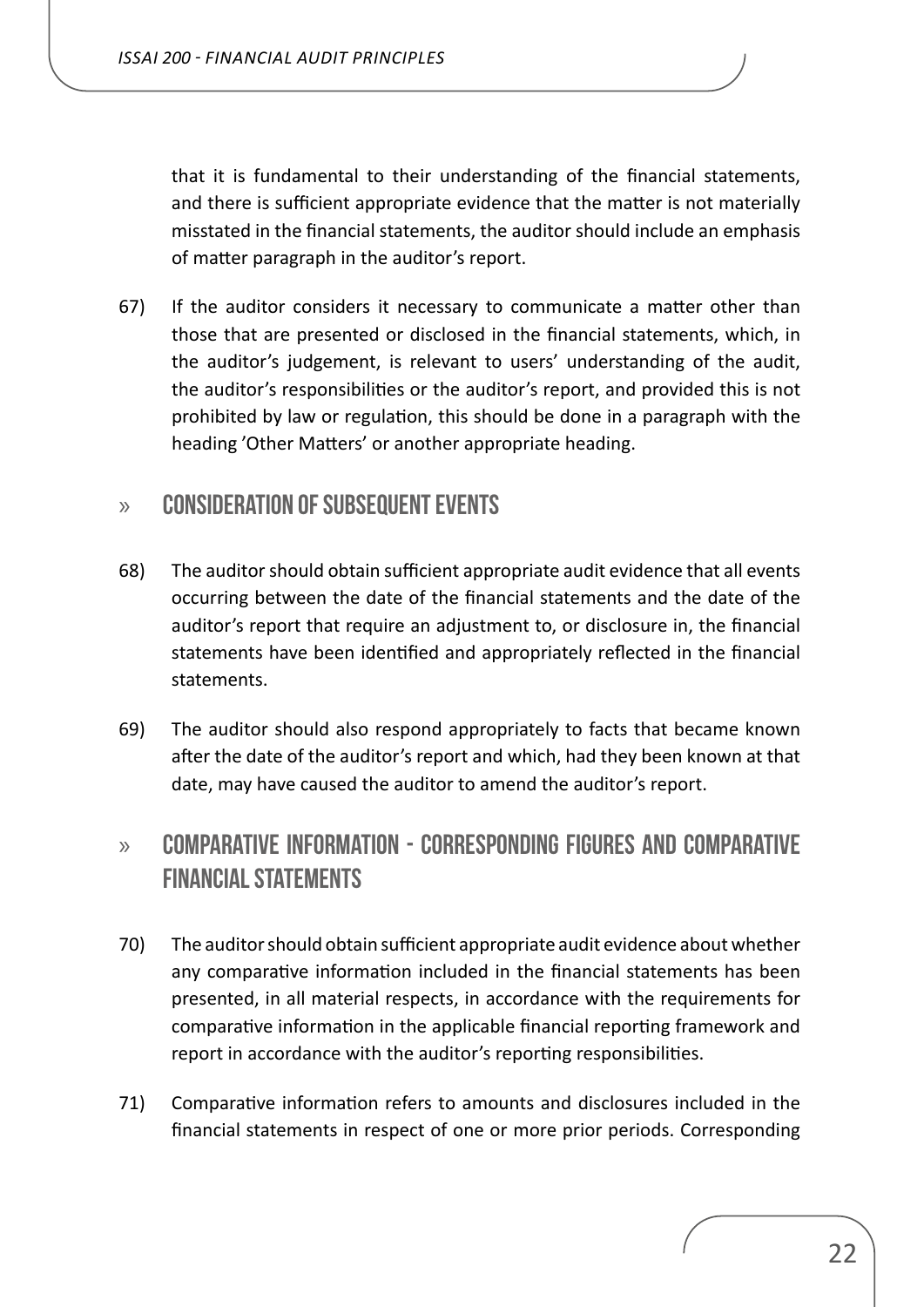<span id="page-22-0"></span>figures are amounts and other disclosures for the prior period included as an integral part of the current period financial statements. Comparative financial statements are where amounts and other disclosures for the prior period are included for comparison with the financial statements of the current period with the same level of information as the current period.

- 72) The auditor should evaluate whether the comparative information matches the amounts and other disclosures presented in the prior period or, when appropriate, they have been restated. The auditor should also evaluate whether the accounting policies reflected in the comparative information are consistent with those applied in the current period or, if there have been changes in accounting policies, whether those changes have been properly accounted for and adequately presented and disclosed.
- 73) For corresponding figures, the auditor's opinion on the financial statements refers to the current period only. For comparative financial statements, the auditor's opinion refers to each period for which financial statements are presented.
- » **The auditor's responsibilities in relation to other information in documents containing audited financial statements**
- 74) The auditor should read all other information in an entity's annual report and consider whether there are any material inconsistencies or material misstatement of fact with the audited financial statements, or with the auditor's knowledge obtained during the audit. If, when considering the other information, the auditor identifies a material inconsistency or material misstatement of fact, the auditor should determine whether the audited financial statements or the other information needs to be revised.
- 75) Other information refers to financial or non-financial information (other than financial statements and the auditor's report thereon) included in an entity's annual report. This usually represents a document, or combination of documents, prepared typically on an annual basis by management or those charged with governance in accordance with law, regulation or custom, the purpose of which is to provide stakeholders with information on the entity's